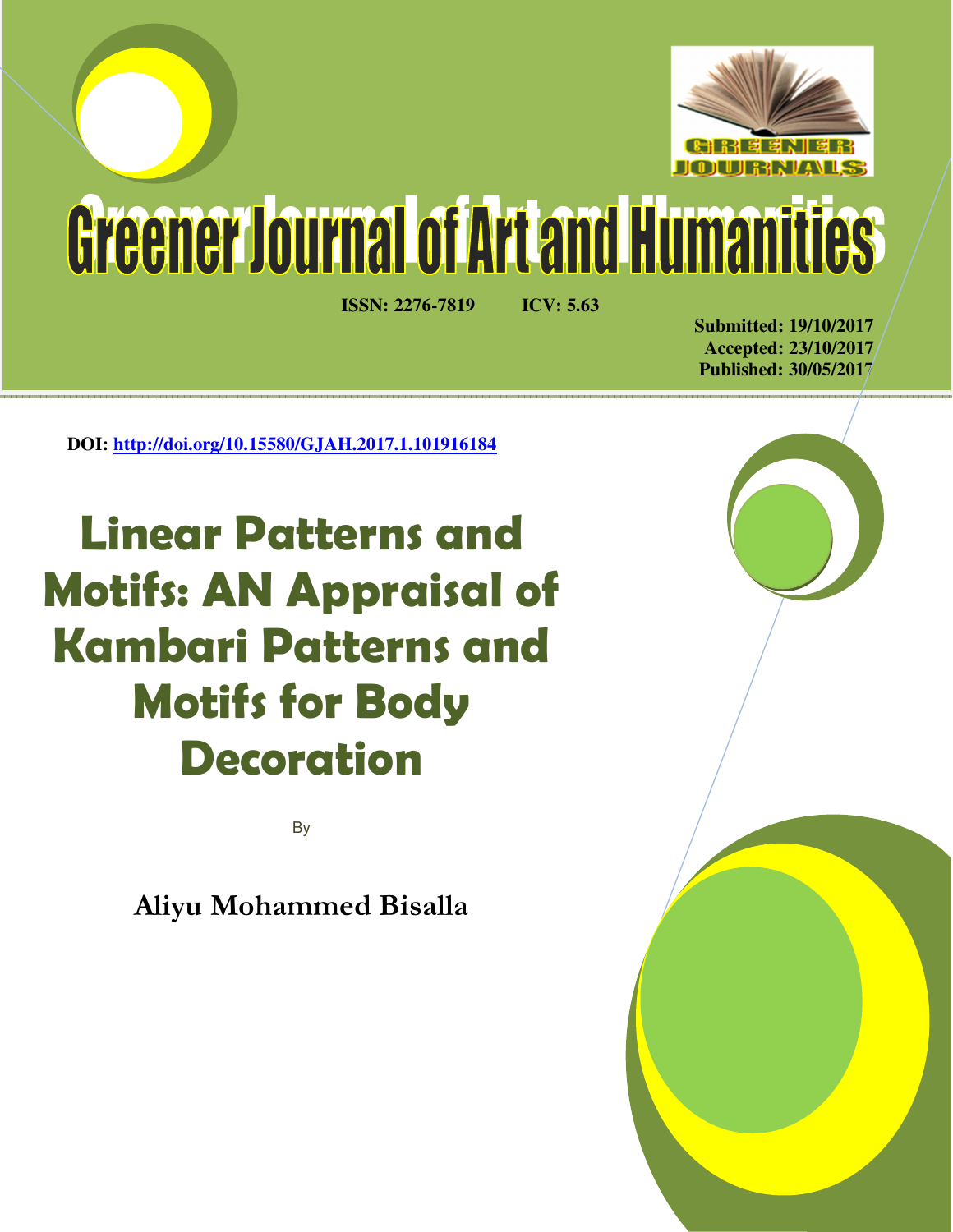*Research Article (DOI: http://doi.org/10.15580/GJAH.2017.1.101916184)* 

## **Linear Patterns and Motifs: AN Appraisal of Kambari Patterns and Motifs for Body Decoration**

### **Aliyu Mohammed Bisalla**

School of Environmental Studies, Department of Arts and Industrial Design, Federal Polytechnic Nasarawa, Nigeria.

Email: bisalla2003 @yaho o.com

#### **Abstract**

**This paper attempted to examine the impact of line as the most fundamental element of design for visual communication purposes, different types of lines were also identified with their impressions or gestures, the paper went further to appraise Kambari body markings as patterns and motifs basically represented in lines for body decoration and communication of certain ideals, such as lineage, religion, imparting communal identity and some other distinct social messages in one way or the other. The paper further identify some Kambari body patterns and motifs commonly use for decorative purposes and their meanings.** 

**Keywords: line, Body decoration, Patterns and motifs.** 

#### **INTRODUCTION**

The art of making decorative patterns on the skin is an ancient practice in Africa that is now gradually fading away. In some African cultures, where body marking is practiced, the type of marks on a person's face indicates a person's rank, clan or cult in the society. In some of these cultures, it is also used to improve a person's physical beauty, and each social group defined its own rules about body decoration. Typically, the marks were made as repeated patterns that covered most part of the body skin. Body decoration is seen as a way of communicating specific ideas and this tradition is still being advocated and practiced by several cultures and people. The dimension and scope of body markings dependent on the people, community or society, facial and body markings in most Nigerian cultures are either permanent or temporary. These markings, given to a child at a very tender age, validate the position of Eyo (1977) that in Africa, there is no such thing as art for art sake. The reason is that body markings (aside their other functions) serve as a mark for identifying a person's lineage.

According to Sani (1995) some young children and even to a large extent members of the royal family in Benin Kingdom are tattooed on the chest and wear facial marks, bearing vertical one inch marks made below the eye wall in sickly children in order to wade off constant sickness, which are later regarded as identification marks. Interestingly (Negri, 1979; Ajibade ,2006) reveals the significance of body marks, like tattoo, which are said to be made for symbolic or decorative purpose, and connected with marriage and birth, while others have magical purposes. Contemporary markings on the skin are forms of decoration that are still in use, in ceremonies, especially on the body of girls about to take part in festivals and rituals connected with marriage and birth. In the view of Omagu (2010) the art of body decoration is an ancient practice in Africa and every culture decorates, exposes, covers or alters the body for the sole interest of communicating specific ideas such as, imparting communal identity, lineage, religion and some distinct social messages in one way or the other. Indeed, Omagu has explored the body scarifications of the Bekwarra in a painting experiment.

Furthermore, some other artists have derived their source of inspiration either from natural or manmade objects for exploration in painting. For instance, Buhari, (1984) was inspired by Gwari life, while Chafe, (2000) created paintings from durbar decorative motifs which directly account for his inspiration in painting. Buhari (1984) maintains that sources of inspiration are available within our own environment and the proper places for artists to seek inspirational sources are no doubt within their immediate environment. It is in that regard that Buhari's study of Gwari forms brought to the fore, forms of the Gwari culture, which are peculiar to them. It is also against this backdrop that, Egonwa (2005) reviews the work of Uche Okeke who pioneered the *Uli* style of Igbo traditional art, inspired by the Uli Igbo drawings and paintings of the wall and human body decoration. Similarly (Filani 1997; Adepegba, 2006) examine the *Ona* decorative patterns, motifs, ornaments, patterns and designs peculiar to the rich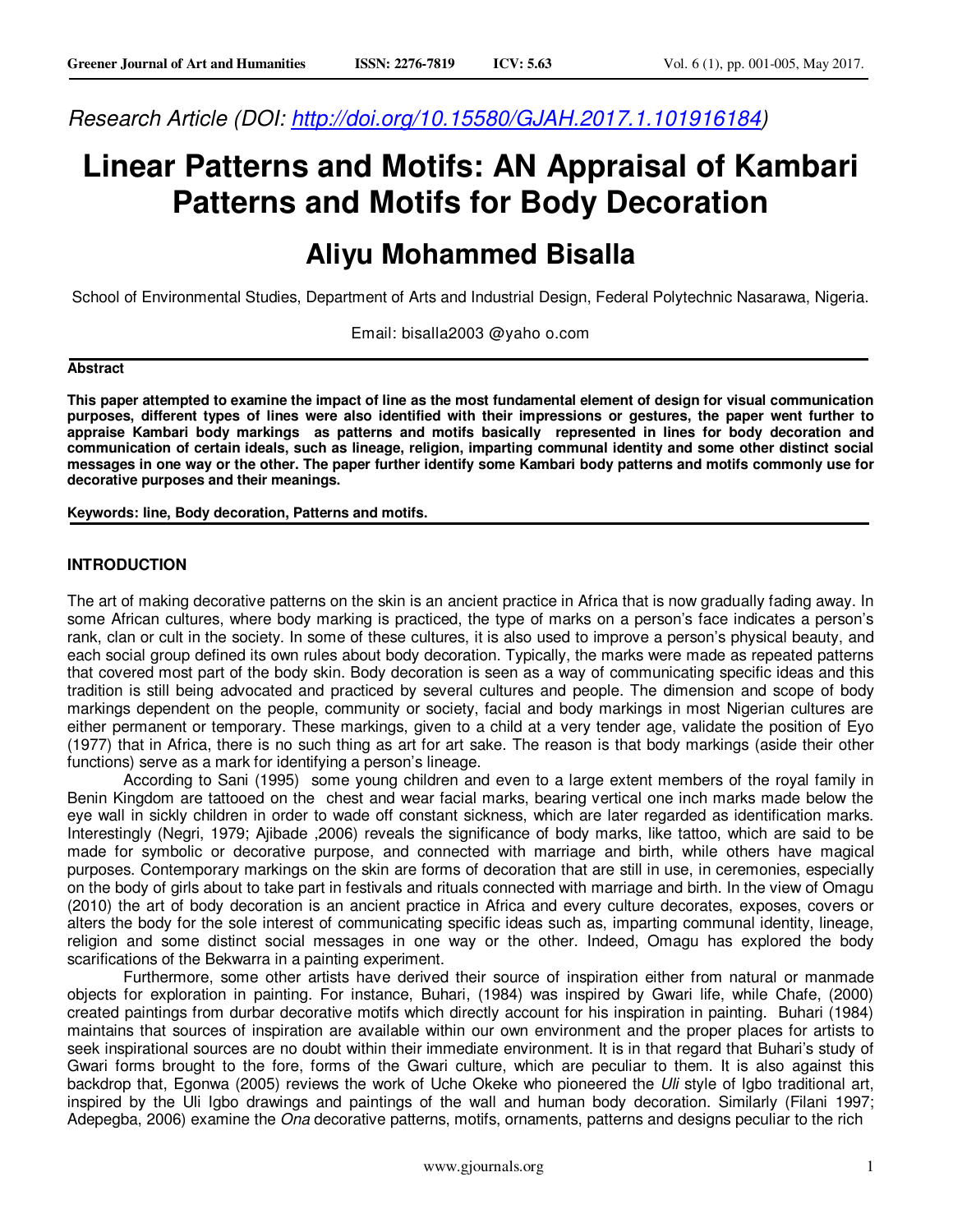artistic culture of western Nigeria and observe that, it inspired a group of artists and became a rallying point for artistic exploration.

The Kambari people live in the North central part of Nigeria that surrounds Lake Kainji in Niger state. Historically, they live in hamlets and on farmlands. It has been claimed that after they had fled from Yauri at the time of Hausa Fulani jihads, they eventually settled at their present location. At Present, the Kambari people are mostly found in villages or small extended family settlements of fewer than hundreds and are known to build small settlements which they often abandoned, as people migrated towards them.

In the Kambari tradition, a person is seen to be ugly, anti-social, cowardly or poor, if he or she is without any form of body mark. The Kambari people have patterns and motifs that are highly decorative and developed through body markings, tattooing, staining of the body and many other types found all over the body. This aspect of Kambari culture is mostly practised amongst the females because it is considered as enhancing social status and beauty. These patterns and motifs are created by incising the body with sharp instruments like knives, razor blades, needles, shells and broken bottles, depending on the purpose. During this process the shape of the scarred tissue is carefully controlled on the part of the body being designed. Soot, animal fats, and plants oil, are applied on the scars to enable healing. Which sometimes form keloid. The women have more elaborate body decorative patterns than the men; the first mark a young woman receives is on her abdomen, emphasizing her role in child bearing. Body markings among the Kambari are timed around women's physiological changes such as puberty or child birth, which also signal the passage from one life stage to another such as the transition from betrothal (engagement) to marriage proper. This study was inspired by these marks on the surface of the skin that have an orientation of balance, beauty, repetition, line and texture.

 The Kambari patterns and motifs are identified based on their characteristic elements and functions. There are some other Kambari body markings identified as patterns and motifs that have no specific names or significance.

#### **LINE AS A RUDIMENT OF DESIGN**

Line is regarded as one of the most fundamental element of design. Any visual artistic expression starts with lines. Geometric (1970) cited in Lamidi(2010,13) define line as an "infinite number of points" and the artist view a line as a moving dot which describes shapes and make one recognize objects. Line to an artist is a graphic expression of his own thought form. It can therefore, communicate emotions as well as directions and movement. The superficial character of a line is controlled by the choice of material, medium and style or technique used to create it. Several artists from Paleolithic period to the twentieth Century employ line in one way or another in their artistic creation. Idiong (2004) Confirm that "the beginning of every drawing apart from dot is line". Line therefore, is not really a natural phenomenon but only an artistic device used to help us give meaning to shapes, form and design. A line then is an ideal given energy. The author further state that line "Speaks" It expresses action, mood and communicates effectively by itself or with other elements.

 Ekong (2002) opines that "line is not drawn for drawing sake", rather it is for the purpose of communication as it describe objects, behaviour and transmit information from people and generates to generations. It is worthy of note, that the first recorded kind of cave art began with line. Likewise the Paleolithic and Mesolithic rocks are simple linear shelter drawings of historic events in civilization. For instance, African artists used lines, especially in their symbols or decorative arts. Calabashes, Smoking pipes, Stools, Drums, Fabric, walls and human body is decorated with motifs, which are essentially rendered in lines. Some lines are straight, some short, some are diagonal, circular or wavy, while others are broken lines. In the view of Ekong(2002) lines can speak stability, stimulate textures or light and shade, line can deceive(the eye) or speak ambiguous language and can be chaotic if charge as such. For instance basic lines such as vertical, horizontal, diagonal, spiral and curve have some general personalities- vertical line been positive, horizontal lines been passive and suggest horizon, the body at rest and speak quietness and immobility etc. The speechless of diagonal lines are on instability, movement, talking, tension and drama etc. They are lines of action. Curve lines which may appear as waves, loops, scrabble for spirals are sometimes referred to as rhythmic lines. They speak of sweeping, turning, winding, bending. They tell the on looker of for instance the edges of the clouds.

The qualities of lines make it possible for language of lines to touch people's emotions and affect or suggest mood. Nervous quick stroke can add a feeling of tension or drama to a drawing or painting. A firm smooth line may give assurance and treats the viewer to peaceful and calm observation.

#### **Kambari patterns and motifs**

The Kambari body markings rely heavily on linearity- characteristic of art whose primary sources of inspiration are traditional motifs that can be seen on other traditional art forms like the Uli, Ona and the durbar decorative motifs.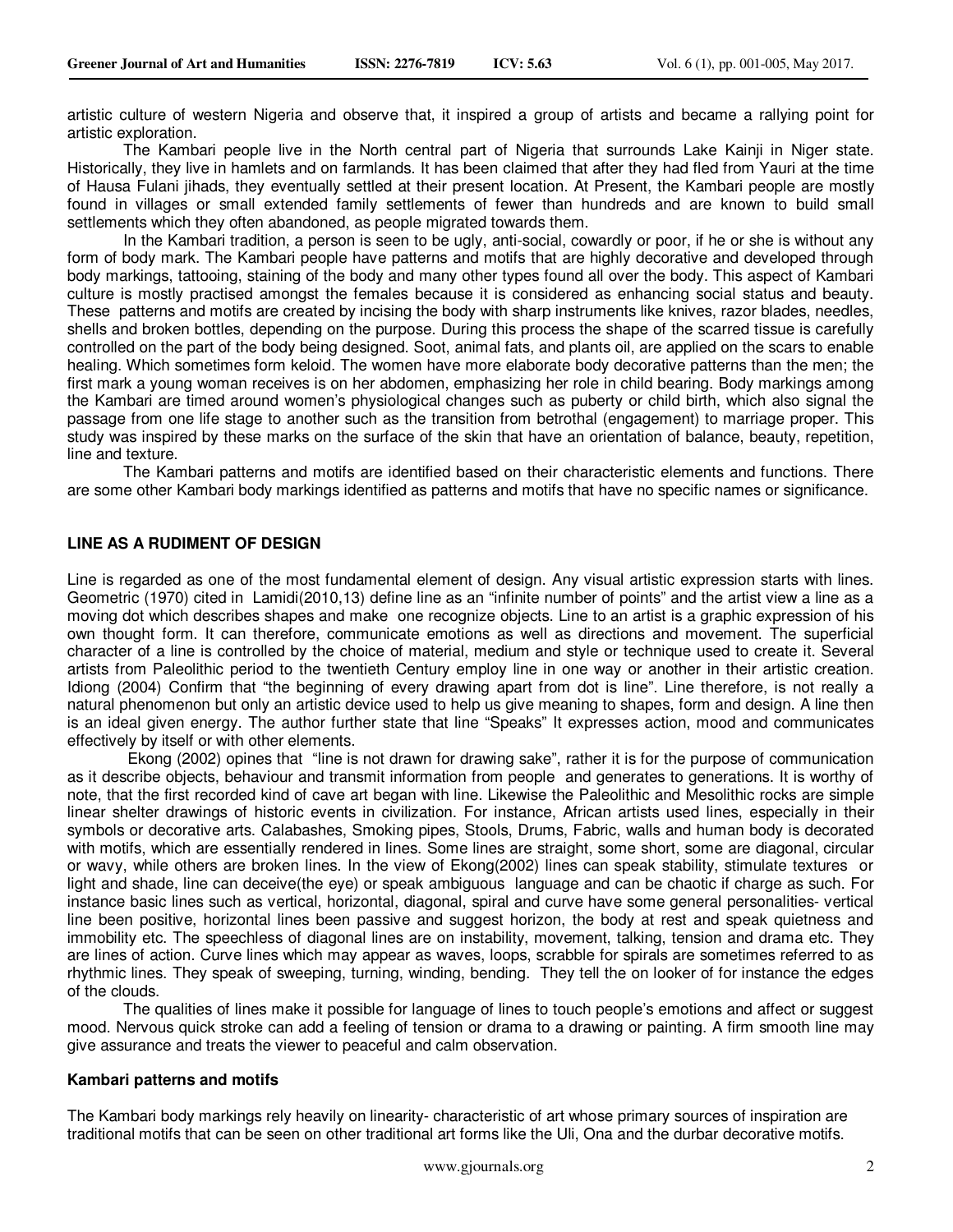These motifs are mostly geometrical patterns of triangle, pyramids, rectangular ones and squares are scarcely used except when they enhances the design meanings. These motifs are used purely for aesthetic value and have cultural significance, which are connected to marriage, birth, while others have magical purposes. These linear motifs for body decorations are still in use in ceremonies, especially on the body of girls about to take part in a festival and rituals connected to marriage and birth. The Kambari body markings is solely use to communicate specific ideals such as, imparting communal identity, lineage, religion, and some distinct social messages in one way or the other. It is in the light of the above that Adepegba (1995) advocated that some children and even members of the royal family in Benin kingdom adorn their chest and wear facial marks, bearing a vertical one inch marks made below the eye wall to sickly children in order to wade off constant sickness, which are later regarded as identification marks.

In the Kambari tradition, a person is seen ugly, anti social, cowardly or poor, if he or she is without any form of body marks. These marks are highly decorative and developed through body marking, tattooing, staining of the body and many others found all over the body. This aspect of Kambari culture is mostly practiced amongst the females as this is considered to enhance their social status and beauty. These linear motifs are created by incising the body with sharp instrument like knives, razor blades, broken bottles, shells, depending on the purpose and situation .During this process the shape of the scarred tissue is carefully controlled on the part of the body being designed. Soot, animal fat and plant oil are applied on the scars to enable healing. For instance, the first vertical mark a woman receives on her upper abdomen emphasizes her role in child bearing. The body markings among the Kambari are timed around women's physiological changes such as puberty or child birth, which also signals the passage from one life stage to another such as transition from betrothal (engagement) to marriage proper. Examples of such linear motifs are a new bride. Figure 1, a photograph of a newly wedded Kambari girl and others.



**Figure 1, new bride Photograph by Aliyu Mohammed Ganla market Agwara LGA, Niger state** 



**Govanti market, Borgu LGA Niger state** 



 **Figure 3, a young girl Figure 2, a married woman State State State State Photograph by Aliyu Mohammed Photograph by Aliyu Mohammed Govanti Market, Borgu LGA Niger state**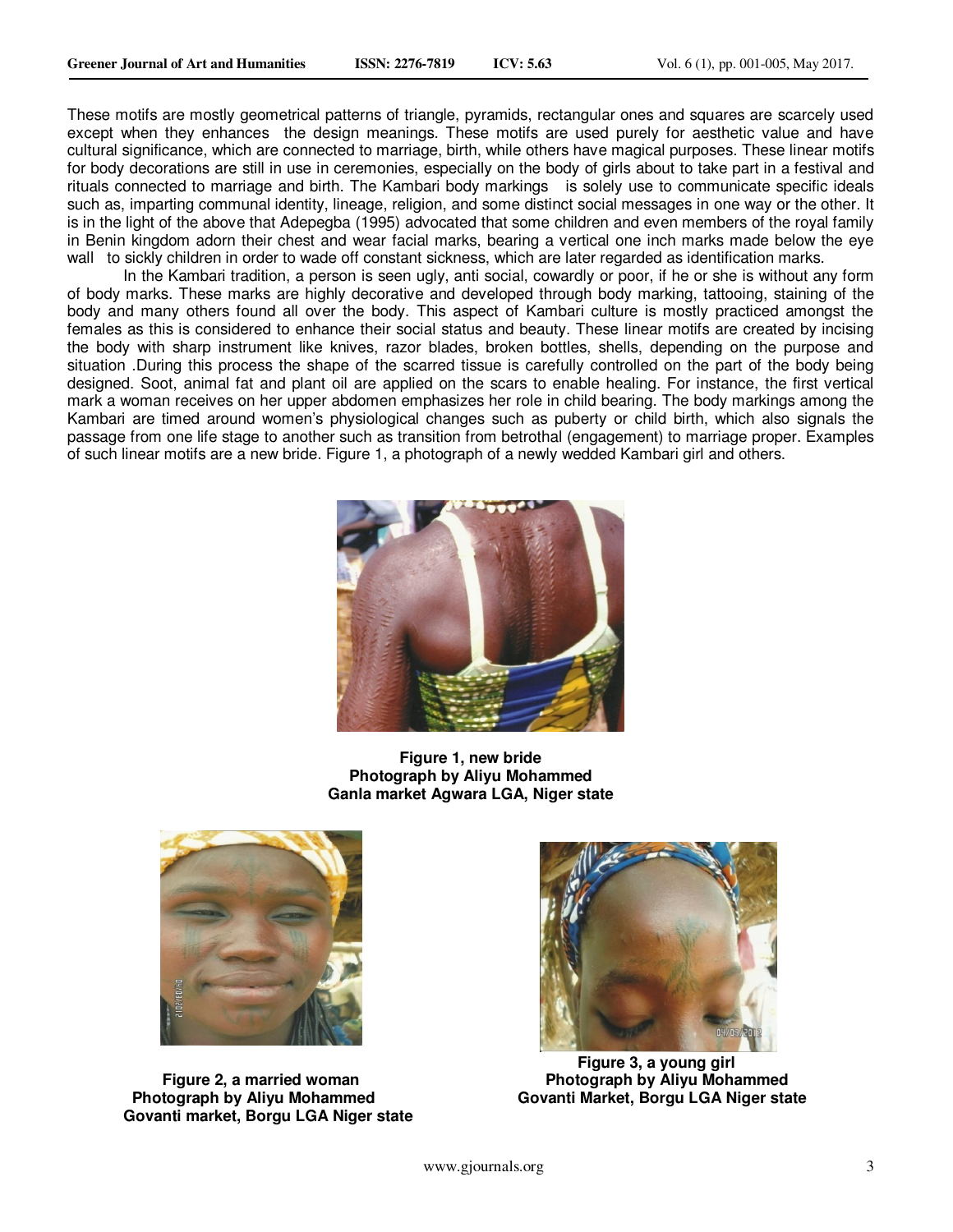#### **Identification and meaning of Kambari linear patterns and motifs**

*Idani Aguji* (marks on the side cheek) indicate a person's clan or cult in Kambari society. *Epeti* (patterns on the forehead) is a symbol of bravery. *Vukpoko* (mark on the upper cheek) is a mark given to a child to wade off spirit if the child is fond of crying at night. *Kachuna* (marks on the upper abdomen) are the first marks a woman receives on her upper abdomen preparing her for child bearing. Finally, *Kucheni* (patterns on the back) signal the life stages such as betrothals and marriage. The patterns and motifs are identified based on their characteristic elements and functions. There are also other Kambari body markings identified as patterns and motifs that have no specific names or significance. They are only lines for decorative purposes. Therefore, names are assigned to the motifs as synonyms for easy identification and classification based on their characteristic features. Omagu (2010) observes that not all African patterns have symbolic meanings. Some linear or geometrical patterns merely follow the texture of the medium in order to have continuity of design across the area of decoration.



 $\overline{a}$ **Plate III: Vukpoko (upper cheek)**

**Plate I: Aguji (side cheek) Plate II: Epeti (fore head)**

**Plate IV: Kachuna (stomach)**



**PlateV: Kucheni (rear view)** 

4111111

 **Plate VI:** *Shawu* **(thin) 2.1 and 2.1 and 2.1 and 2.1 and 2.1 and 2.1 and 2.1 and 2.1 and 2.1 and 2.1 and 2.1 and 2.1 and 2.1 and 2.1 and 2.1 and 2.1 and 2.1 and 2.1 and 2.1 and 2.1 and 2.1 and 2.1 and 2.1 and 2.1 and 2**